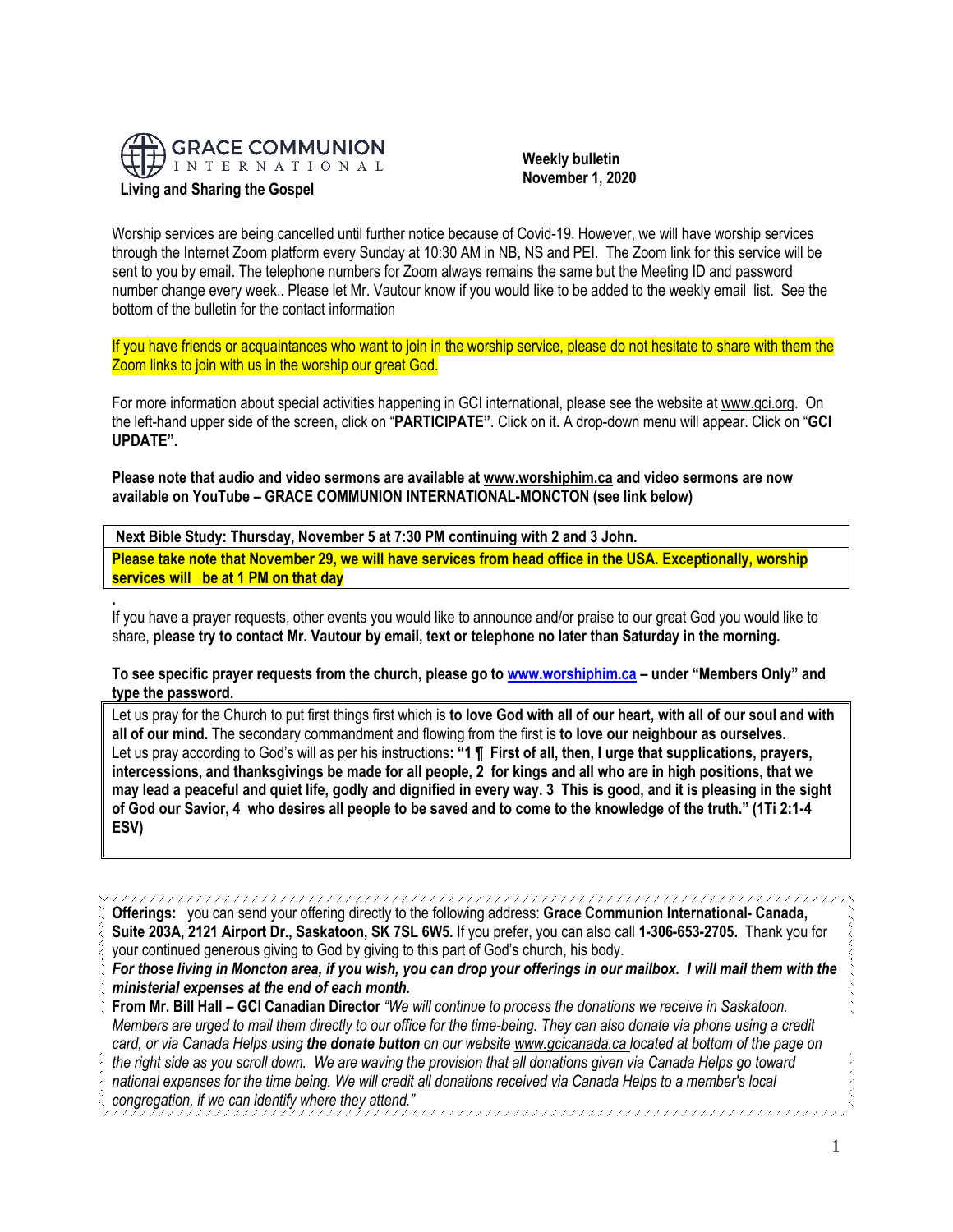# `**The Gospels: Matthew 20 – Parable of Workers in the Vineyard**

#### **A parable of unfairness**

In **Matthew 20** is the parable of the workers in the vineyard. Some men worked all day long in the heat of the day. Some worked only half a day, and some worked only one hour, but they all got paid the same amount, a day's wage. Some got exactly what they agreed to, but others got more. However, the men who worked all day long said, **"That's not fair. We worked all day long, and it's not fair to pay us the same as those who worked less" (see verse 12).** But the men who worked all day got exactly what they had agreed to before they began work (**verse 4**). The only reason they got upset was because other people got more than they deserved.

What did the paymaster say? He said: **"Don't I have the right to do what I want with my own money? Or are you envious because I am generous?" (verse 15).**

The boss said he would give them a fair day's wage for a fair day's work, and that's what he did—and yet the workers complained. Why? Because they compared themselves with others and they got the shorter end of the stick. They got their hopes up, and then they were disappointed.

But the landowner said: "**I am doing you no wrong. If you think it's not fair, the problem is in what you expected, not in what you actually got. If it hadn't been for the amount I paid the newcomers, you would be quite happy with what I gave you. The problem is in your expectations, not in what I did. You accuse me of being bad, simply because I was good to someone else (see verse 15).**

How would you react to this? What would you think if your boss gave a bonus to the newest employees, but not to the old faithful workers? It would not be very good for morale, would it? But Jesus was not giving us payroll advice here—he was telling a parable about the kingdom of God (**verse 1**) .

The parable reflected something that was happening in Jesus' ministry. God was giving salvation to people who hadn't worked very hard, and the religious leaders said: "That's not fair. You can't be generous to them. We've been working hard, and they have hardly been working.**" And Jesus replied, "I am bringing good news to sinners, not to the righteous."** His teaching threatened to undermine the normal motive for doing good.

#### **Where do we fit in?**

We might like to think that we have worked all day long, bearing the burdens and the heat of the day, deserving a good reward. But we have not. It doesn't matter how long you've been in the church or how many sacrifices you have made; those are nothing in comparison to what God is giving us. Paul worked harder than any of us; he made more sacrifices for the gospel than we realize, but he counted it all as a loss for Christ. It was nothing.

The time we've spent in the church is nothing to God. The work we've done is nothing compared to what he can do. Even at our best, as another parable says, we are unprofitable servants (**[Luke 17:10](https://biblia.com/bible/niv/Luke%2017.10)**). Jesus has bought our entire lives; he has fair claim on every thought and every action. We cannot possibly give him anything on top of that—even if we do everything he commands.

We are really like the workers who worked only one hour and got a whole day's wage. We just barely got started, and we were paid like we actually did something useful. Is that fair? Maybe we shouldn't even ask the question. If the judgment is in our favor, we shouldn't ask for another evaluation!

Do we think of ourselves as people who have worked long and hard? Do we think we deserve more than we are getting? Or do we see ourselves as people who are getting an undeserved gift, regardless of how long we've worked? *Author: Joseph Tkach*

### *HE GOSPELS: MATTHEW 18 – PARABLE OF THE UNFORGIVING SERVANT It's Hard to Forgive*

*Jesus often said that God is merciful. But he also said, in a statement that can send chills up the spine, "If you do not forgive others, neither will your Father forgive your trespasses" ([Matt. 6:15, NRSV](https://biblia.com/bible/nrsv/Matt.%206.15)). Do we have to forgive everyone? Apparently so—yet no one does it perfectly. We don't do anything perfectly. So how can we ever hope for the Father to forgive us?*



### *Examples*

*After a brief romance, George and Judy married. After an equally brief marriage, Judy walked out on him, crushing his ego like an eggshell on a railroad track. Even 10 years later, George has deep scars from his wound. Is Judy's "sorry, but I want to move on" an apology? Is there ever an acceptable apology for that sort of betrayal?*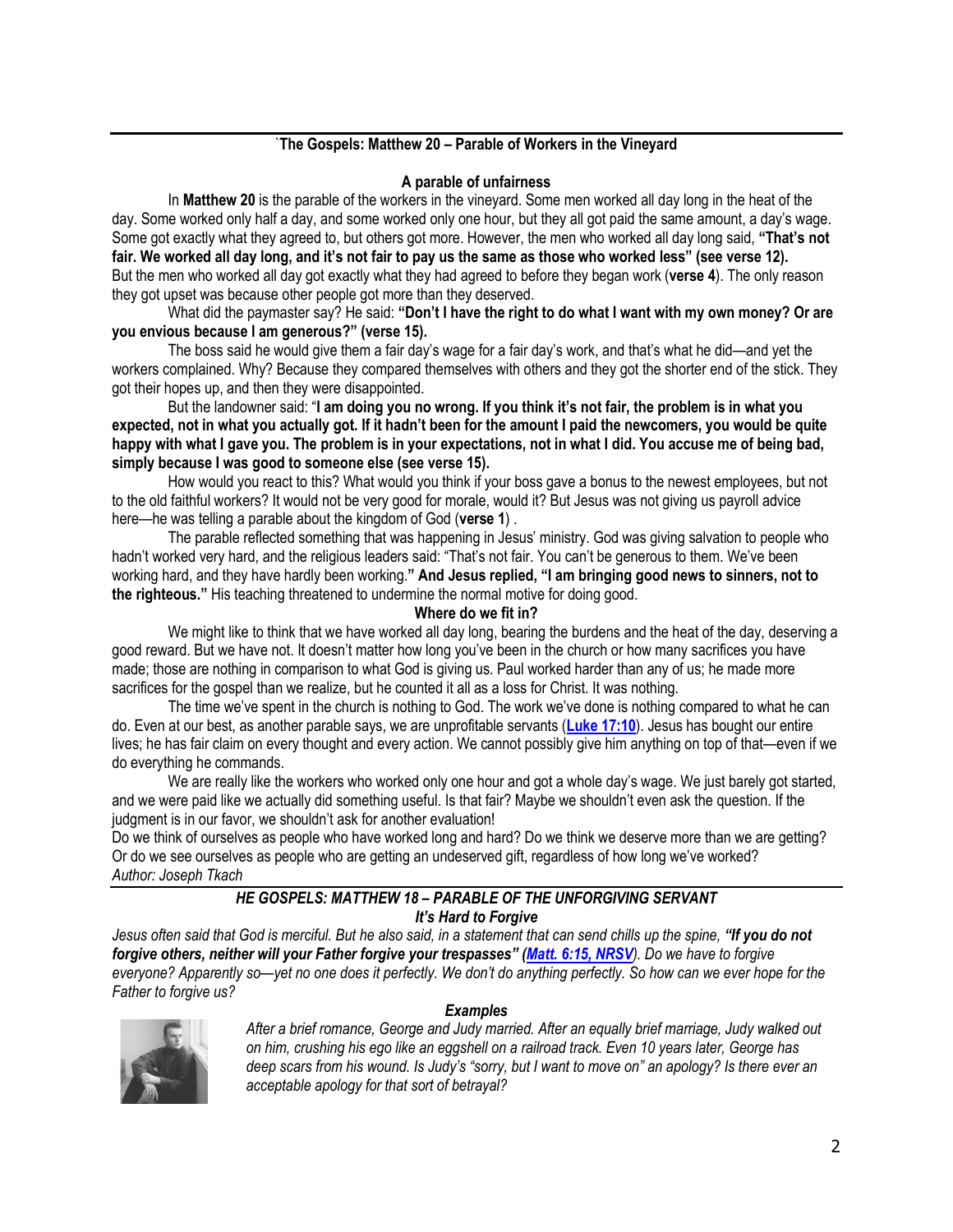*Bob was the youngest child in a family of seven. He "borrowed" all of his parents' money and lost it in gambling. He's broke now, and the older siblings have to take care of the elderly parents. How can they forgive Bob, when they are still suffering from what he did?*



*Or perhaps you know someone like Susan, Chris or Karl. Susan was abused by her stepfather, and 30 years later she still struggles with a distorted self-image. Chris was paralyzed in an accident caused by a drunk driver. Karl was left an orphan when his father committed suicide. The sinners are dead, and can't repent or apologize. Can these victims forgive the people who caused them such pain, or would that trivialize the sin?*

*What other choice do we have, though? If we hang on to anger, it will eventually eat us from the inside out, like acid in an iron pot. We will become bitter, ulcerated, depressed and unpleasant—we add to our own damage and pain. Anger raises our blood pressure and hurts our heart. For our own health, we need to forgive—but it's hard to forgive.*

# *Forgiving another believer*

*"Peter came to Jesus and asked, 'Lord, how many times shall I forgive my brother when he sins against me? Up to seven times?' Jesus answered, 'I tell you, not seven times, but seventy-seven times'" ([Matt. 18:21-22,](https://biblia.com/bible/niv/Matt.%2018.21-22)  [NIV\)](https://biblia.com/bible/niv/Matt.%2018.21-22). Imagine that someone in the church has hurt your feelings, and the person says "sorry." And he or she does it again, and says "sorry." And it happens again, and again you hear "sorry." And again, and again, and again. At what point are you going to say, "I don't think you're really sorry?" Maybe the person isn't sorry, but Jesus says to forgive them anyway, even 77 times. Try saying "I forgive you" that many times! It might be good therapy.*

*Jesus said "forgive," not "forget," and there is an important difference. Jesus has not forgotten who betrayed him, or deserted him, or ordered his execution, but Jesus does not harbor grudges about it. He wants those people to accept the forgiveness that he offers—he died for them as well as for everyone else. (When the Bible says that God does not remember our sins any more, it is not talking about forgetfulness—it is using the word remember in the sense of taking action on something. [Ex. 2:24](https://biblia.com/bible/niv/Exod.%202.24) is an example of this meaning of "remember.")*



*Jesus then told a parable that explains why we should forgive: "Therefore, the kingdom of heaven is like a king who wanted to settle accounts with his servants. As he began the settlement, a man who owed him ten thousand talents [an enormous amount] was brought to him. Since he was not able to pay, the master ordered that he and his wife and his children and all that he had be sold to repay the debt" ([Matt. 18:23-25\)](https://biblia.com/bible/niv/Matt.%2018.23-25). The king represents God, of course, and the debt* 

*corresponds to our sins. We are totally unable to pay for our sins. Even selling ourselves into slavery would pay only a small fraction of the debt. We can't work our way out of this one.*

*"The servant fell on his knees before him. 'Be patient with me,' he begged, 'and I will pay back everything.' The servant's master took pity on him, canceled the debt and let him go" (vs. 26-27). We can't pay our debt, but if we ask for mercy, God will give us more than we ask. That's what the kingdom of God is like. (As an aside*  here, we can see that the servant didn't have a totally accurate understanding of God's grace. He asked for mercy, but it *seems that he still thought he could do something to repay his debt. That's like a lot of Christians today, who don't really believe they are forgiven unless they have done some kind of penance. Yet God forgives them anyway, even if they don't understand how sweeping his forgiveness really is.)*

So far, so good. It would be a great parable if Jesus just stopped right here. But Jesus did not stop here, and the second part of the parable makes me squirm a little. But I have to remember that Peter's question is not whether he is forgiven, but whether he has to forgive others—and this is the task that we frequently face.

# *The unmerciful servant*

*"But when that servant went out, he found one of his fellow servants who owed him a hundred denarii. He grabbed him and began to choke him. 'Pay back what you owe me!' he demanded" (v. 28).* The first servant was determined to pay off his own debt by collecting every cent he could.

A hundred denarii was a significant amount, but it was only a tiny fraction of the 10,000 talents. But every penny counts, the servant must have thought, and he even used a little violence to underscore his determination to collect. Christians today do this as well. When they think they have to earn God's respect through obedience and good works, they look down on people who aren't trying as hard as they are.

"**His fellow servant fell to his knees and begged him, 'Be patient with me, and I will pay you back'** [which is what the first servant had said to his master]**. But he refused. Instead, he went off and had the man thrown into prison until he could pay the debt" (vs. 29-30).** He wanted the man's relatives to cough up the money to get the guy out of jail. He was playing hardball in a desperate attempt to gather enough cash to impress the king with his sincerity.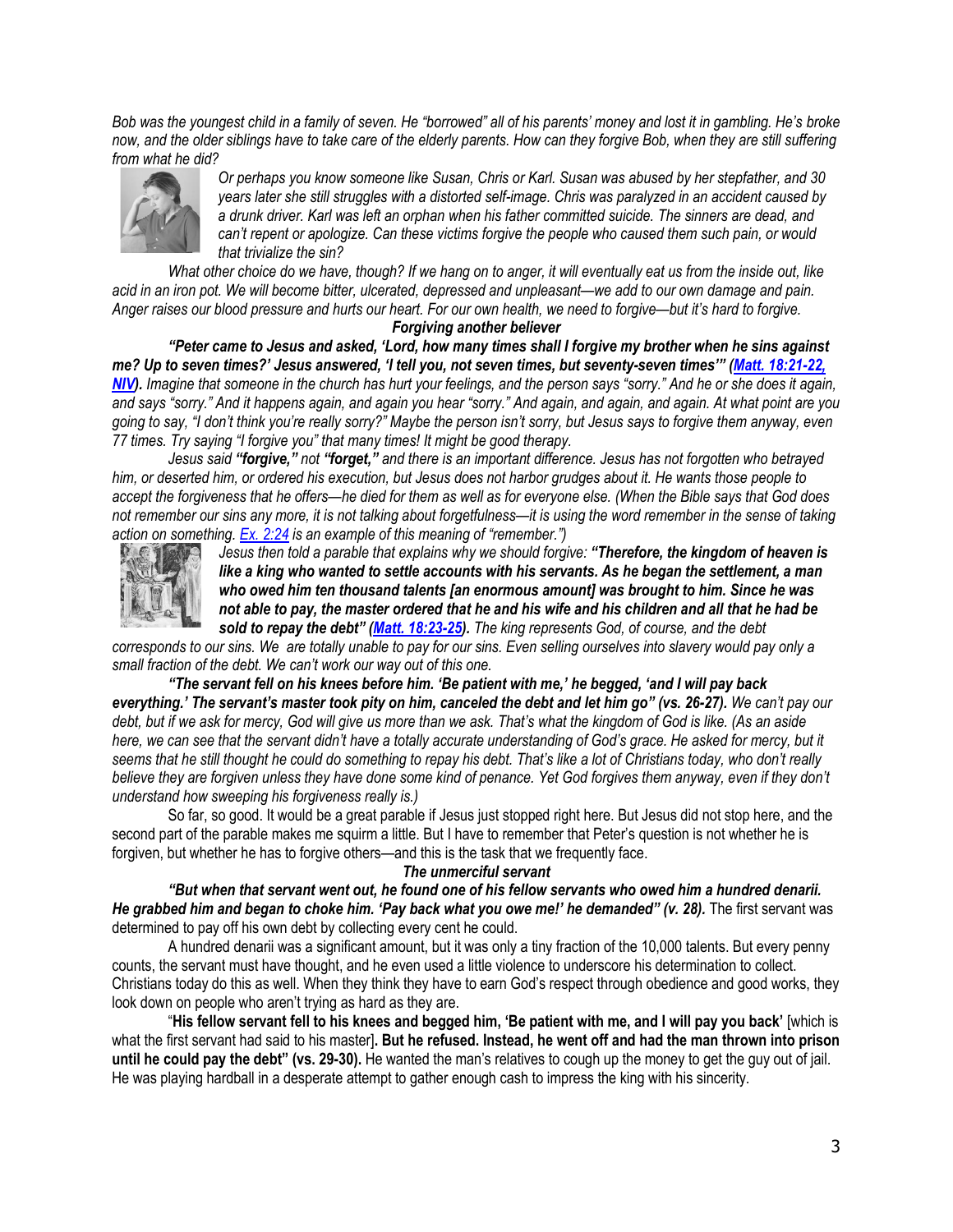**"When the other servants saw what had happened, they were greatly distressed and went and told their master everything that had happened. Then the master called the servant in. 'You wicked servant,' he said, 'I canceled all that debt of yours because you begged me to. Shouldn't you have had mercy on your fellow servant just as I had on you?'" (vs. 31-33).** This chapter is about life in a community, not just between one person and God. This is a small reminder in this parable that our actions affect other people, and that we should encourage one another to give mercy, just as we have been given mercy.

Now here is where the parable turns into a warning: **"In anger his master turned him over to the jailers to be tortured, until he should pay back all he owed. This is how my heavenly Father will treat each of you unless you forgive your brother from your heart" (vs. 34-35)**. Shocking!—Jesus represents God as taking away the forgiveness he once gave, and inflicting punishment, knowing quite well that the man will never be able to "pay back all he owed." But Jesus is not attempting to tell us about the nature of eternal punishment—he is simply presenting this as a warning, with terms appropriate to the parable, that we must forgive others not grudgingly, but from the heart.

#### **Faulty forgiveness**

But is Jesus laying on us an impossible burden? It is easy to say "you are forgiven," but it is difficult to mean it in our heart. Aren't we still angry at the injustice that was done to us? Don't we still hurt when we think about it? Don't we still want the person to be punished for what was done? What are we to do with the vial of bitterness we have accumulated in our thoughts?

If this parable had been longer, maybe it would have gone something like this:

"And the wicked servant said, 'O my king, you are right. You have been patient with me; I should be just as patient with my fellow servants. Please do not throw me in jail. Have mercy on me again. I will forgive the people who ask me for mercy.' And the king said, 'You are forgiven.'

"And the wicked servant went out and found a woman who owed him 50 denarii, and he demanded to be repaid within a week. The woman was exceedingly sorrowful, and sold herself into slavery to pay the debt. And since she did not ask for mercy, none was given.

"The other servants found out about this and reported it to the king, and the king was angry and called the wicked servant in again, saying: 'You wicked servant! I forgave your huge debt because you asked me to. Can you not see that the poor woman wanted mercy even though she was afraid to ask?' Therefore I will throw you into outer darkness, where there will be weeping and gnashing of teeth.'

"The wicked servant then said: 'O my king, you are right again. If you forgive me this time, I will sell some of my possessions to redeem the woman from slavery.' 'Well done,' said the king, 'you may go.' And the wicked servant went out and straightway forgot what he had promised.

"And he was reported to the king again, was threatened with punishment again, asked for mercy again, and was forgiven again. And I ask you, how many times will the king forgive—seven times? Nay, he will do it seventy-seven times. That is what the kingdom of heaven is like. God is even more merciful than what he tells us to be."

In other words, God even forgives our imperfect attempts at forgiveness, as long as we look to him for mercy.

### **The key to forgiving**

The better we understand that we are forgiven, the better we can forgive others. That does not mean thinking (as the wicked servant may have), "Thanks for your patience; I will still try to repay all that I owe." If we have that attitude, then we still overestimate our abilities, and we will still expect people to pay all that they owe us—groveling for everything they've done to us.

But the truth (which the wicked servant could have known, if he had listened carefully) is that when God forgives us, we are forgiven. There is no debt to repay. There's nothing to work off, no penance to perform, no need to prove how sincere we were this time. It's forgiven—it's gone.

Another point from the parable that will help us forgive others: We have been forgiven an enormous debt; the sins that people commit against us are much smaller. Even if someone beats you to a bloody mess and nails you to die on a cross, God has forgiven you more than that. Perhaps you find that hard to believe, as I do, but this is the point of what Jesus is saying, and he has earned the right to say it.

Forgiveness does not mean that we pretend like nothing ever happened. It does not mean trusting a swindler with money, trusting a wife-beater to not get abusive again, or appointing a child-molester to be a youth pastor. However, forgiving means that we do not harbor grudges, we do not seek vengeance. *It means letting go of our need to get even*. It means praying for our enemies. It means seeing ourselves in their shoes, knowing that God has, for the sake of Christ, forgiven us all our sins too. No groveling required. God does not want us to sin again, but his mercy lasts forever.